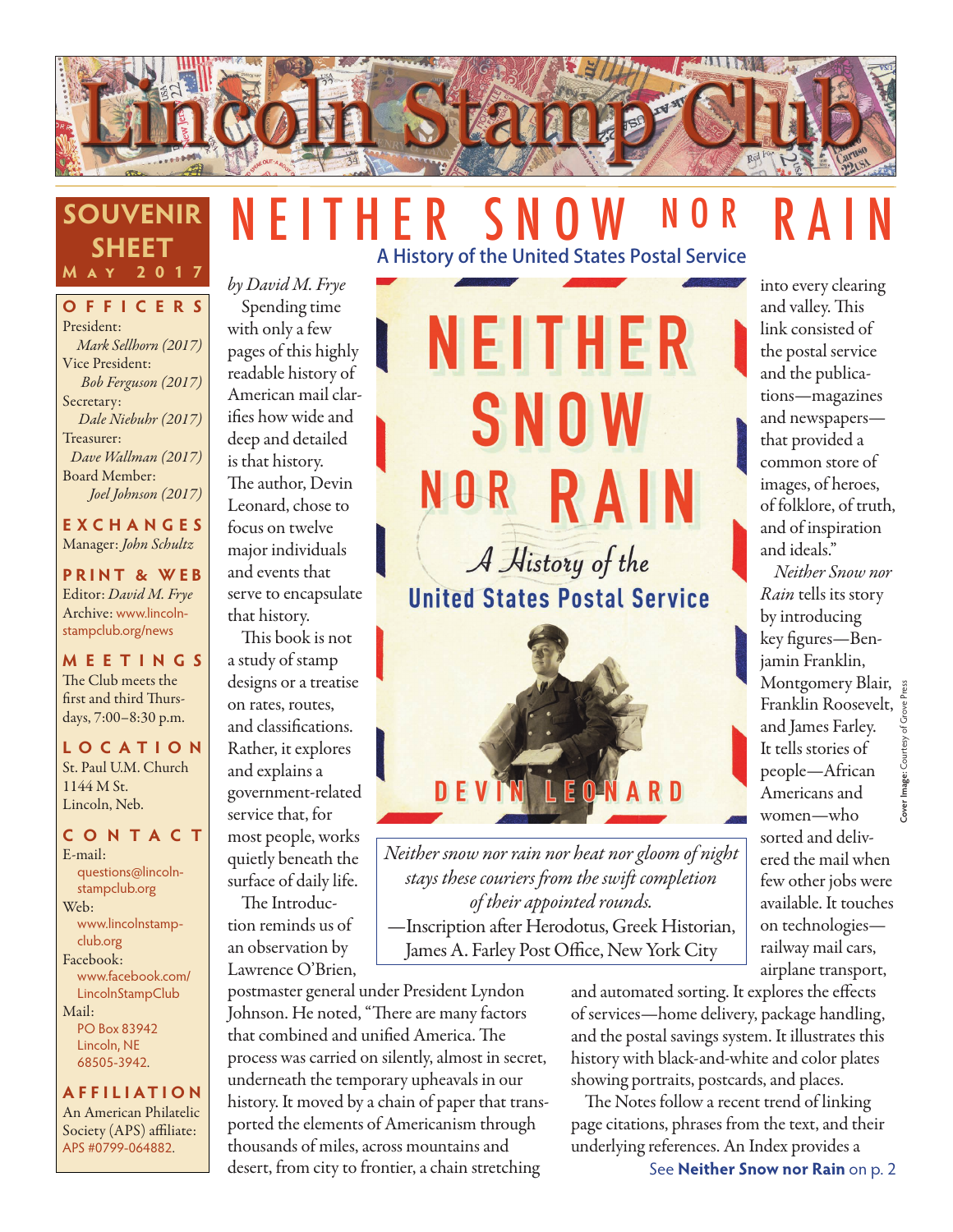### *Club Notes*

#### **EXCHANGE LOTS**

Send your descriptions and prices to John Schultz (jschultz2@neb. rr.com) by May 15 for the June exchange.

#### **Welcome**

The Lincoln Stamp Club welcomes guests to every meeting of the Club and encourages collectors of all interests and experience to consider joining. Dues are only \$12/year and can be mailed to the Club at its address on the front page or brought to a meeting. Membership forms are on the Web:

■ **Membership:** www. lincolnstampclub.org/ membership/.

#### **Meetings**

- Meeting, Exchange & Show-and-Tell: Thursday, May 4.
- Program: Thursday, May 18: *Stamp-Issuing Dependent Territories* by Bob Ferguson.
- Meeting, Exchange & Show-and-Tell: Thursday, June 1.
- Program: Thursday, June 15: *Philatelic Film Festival* by Ferguson & Frye.

#### **Facebook**

The Lincoln Stamp Club is on Facebook. Please "like" the Club and share its updates with your circle of friends.

■ **Facebook:** www. facebook.com/Lincoln-StampClub.

|  | May 2017 Exchange |
|--|-------------------|
|  |                   |

The Club offers the following items at its monthly exchange. Make payments in cash or in personal checks made out to the Club. Proceeds from the sale of donations benefit the Club's general work. Sellers' initials appear in the last column. **LSC** lots are donations. Number your lots before the meeting.

| Lot $#$           | Description                                       | Catalogue Minimum           |                             |  | <b>Buyer</b> | Seller     |
|-------------------|---------------------------------------------------|-----------------------------|-----------------------------|--|--------------|------------|
| $-01$             | US Sc. 345 U                                      | \$20.00                     | \$0.25                      |  |              | <b>LSC</b> |
| $\bullet$ 02      | US Sc. 346 U                                      | \$22.50                     | \$3.00                      |  |              | <b>LSC</b> |
| $-03$             | US Sc. 371 M H/small tear                         | $\frac{\ }{s-}$             | \$0.10                      |  |              | <b>LSC</b> |
| $-04$             | US Sc. 376 U                                      | \$2.00                      | \$0.10                      |  |              | <b>LSC</b> |
| $-05$             | US Sc. 397 U                                      | \$2.00                      | \$0.10                      |  |              | <b>LSC</b> |
| $-06$             | US Sc. 398 U                                      | \$1.00                      | \$0.10                      |  |              | <b>LSC</b> |
| $\bullet$ 07      | US Sc. 410 M H                                    | \$4.00                      | \$0.50                      |  |              | <b>LSC</b> |
| $-08$             | <b>US Sc. 411 U</b>                               | \$5.00                      | \$0.25                      |  |              | <b>LSC</b> |
| $-09$             | US Sc. 447 M H                                    | \$45.00                     | \$5.00                      |  |              | <b>LSC</b> |
| $-10$             | US Sc. 450 U                                      | \$6.50                      | \$0.50                      |  |              | <b>LSC</b> |
| $-11$             | US Sc. 488 M H Pair                               | \$5.50                      | \$0.50                      |  |              | <b>LSC</b> |
| $-12$             | US Sc. 535 U                                      | \$5.00                      | \$0.25                      |  |              | <b>LSC</b> |
| $-13$             | US Sc. 584 precancel                              | \$3.00                      | \$0.10                      |  |              | <b>LSC</b> |
| $-14$             | <b>US Sc. 587 U</b>                               | \$0.60                      | \$0.10                      |  |              | <b>LSC</b> |
| $-15$             | Postal Scale                                      | $\frac{\text{S}}{\text{}}$  | $\frac{\text{I}}{\text{I}}$ |  |              | <b>LSC</b> |
| $-16$             | Guyana Sc. ? Disney Souvenir Sheet                | $\frac{\text{I}}{\text{I}}$ | \$1.00                      |  |              | <b>LSC</b> |
| $-17$             | Belgium Sc. 1116 U "Europa"                       | \$0.20                      | \$0.05                      |  |              | <b>LSC</b> |
| $-18$             | Canada 50+ Assortment (some dupes)                | $\frac{\text{S}}{\text{A}}$ | \$0.75                      |  |              | <b>LSC</b> |
| $-19$             | PR Congo Sc. 1102-1107 U Comp. Set                | \$4.35                      | \$1.00                      |  |              | JS         |
| $-20$             | Costa Rica M & U Collection                       | $\frac{\ }{s-}$             | \$0.40                      |  |              | <b>LSC</b> |
| $-21$             | France Sc. 328 U                                  | \$6.50                      | \$1.25                      |  |              | JS         |
| $\blacksquare$ 22 | Mozambique Sc. 642-647 CTO                        | \$1.20                      | \$0.50                      |  |              | <b>LSC</b> |
| $-23$             | Netherlands Sc. 387-388 M "Europa"                | \$0.55                      | \$0.20                      |  |              | <b>LSC</b> |
| $-24$             | Nicaragua Sc. 939-940 M                           | \$0.40                      | \$0.20                      |  |              | <b>LSC</b> |
| $-25$             | Romania Sc. 504-505 M                             | \$1.50                      | \$0.55                      |  |              | <b>LSC</b> |
| $-26$             | US Sc. 772–784 M Set (9) 1935–36                  | \$2.25                      | \$1.20                      |  |              | <b>LSC</b> |
| $\blacksquare$ 27 | US Sc. 785-794 M Set (10) 1936-37 Army/Navy\$3.25 |                             | \$2.00                      |  |              | <b>LSC</b> |
| $-28$             | US Sc. 795–802 M Set (7) 1937                     | \$2.00                      | \$0.75                      |  |              | <b>LSC</b> |
| $-29$             | US Sc. 1500–1502, C86 M Set (4) 1973              | \$1.00                      | \$0.50                      |  |              | <b>LSC</b> |
| $-30$             | US Sc. 1278 M Pair                                | \$0.50                      | \$0.10                      |  |              | <b>LSC</b> |
| $-31$             | UN 40 Souv. Bklts. 38 w/stamps 1968-              | $\frac{\ }{5}$ —            | \$15.00                     |  |              | <b>LSC</b> |

DOON DETAILS

#### **Neither Snow nor Rain** from p. 1

handy guide for tracking down the book's treatment of historical figures and topics.

If America's history with its mail services from its pre-Revolutionary War beginnings to the present day intrigues you, then *Neither Snow nor Rain* will satisfy your curiosity by weaving together its many and diverse threads.

| Title: Neither Snow nor Rain: A History      |
|----------------------------------------------|
| of the United States Postal Service          |
| Author: Devin Leonard                        |
| ISBN-13: 978-8-8021-2458-6                   |
| $\sum$ Size: 6.1 × 8.9 inches                |
| $\sim$ Length: 316 pages                     |
| $\overline{\phantom{0}}$ List Price: \$26.00 |
| <b>S</b> Format: hardcover                   |
| Publisher: Grove Press, New York.            |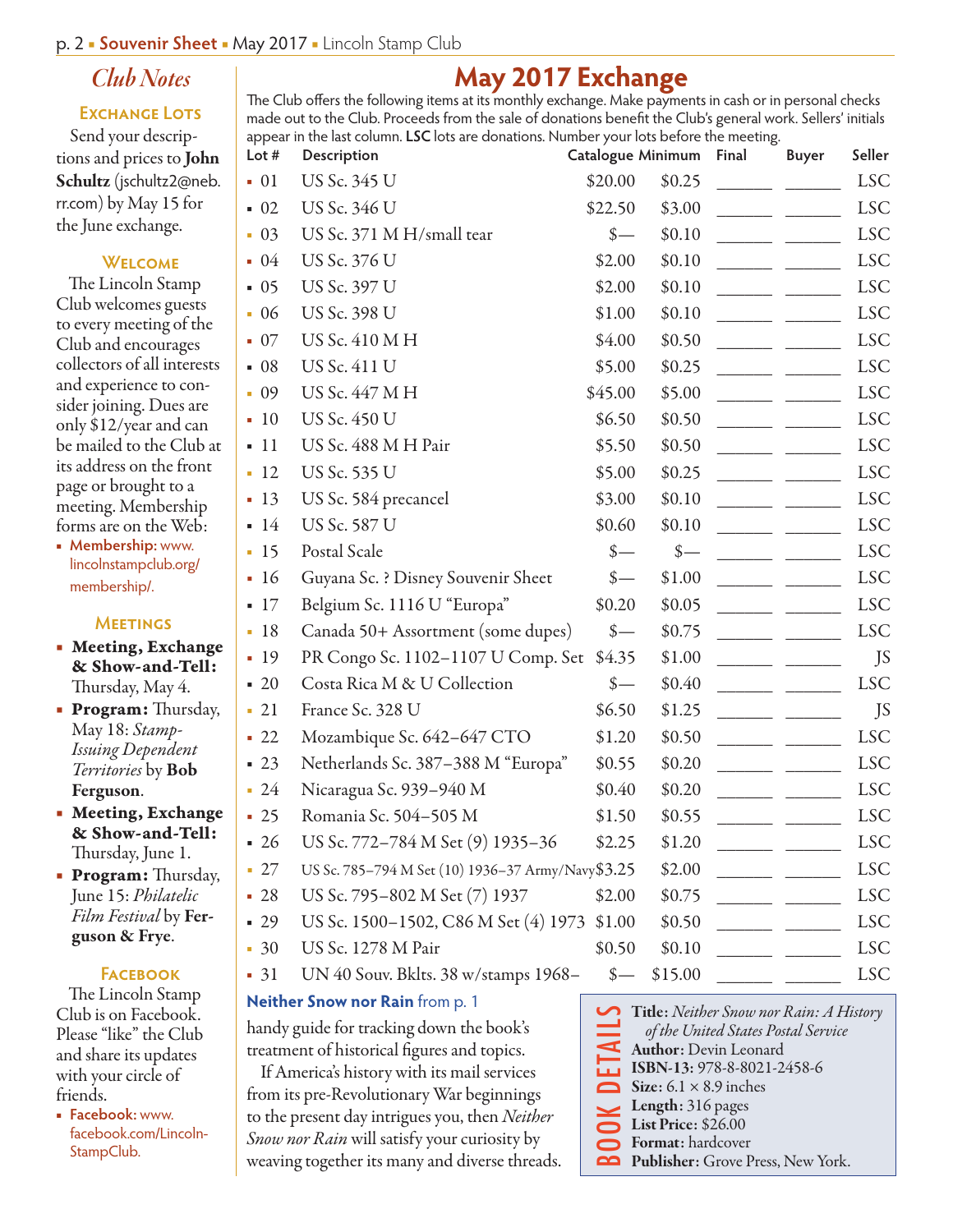# Dorothy Height: **Civil Rights Leader**

WASHINGTON — The U.S. Postal Service kicked off this year's Black History Month observances by dedicating the Dorothy Height Forever stamp during a ceremony at Howard University, Washington, D.C., on February 1, 2017.

The fortieth stamp in the Black Heritage series honors Height, a tireless activist, who dedicated her life to fighting for racial and gender equality. She became one of the most influential civil and women's rights leaders of the twentieth century.

"The Postal Service is proud to honor civil rights icon Dorothy Height, an American treasure, whose illustrious career spanned almost a century," said Ronald Stroman, deputy postmaster general and chief government relations officer, who dedicated the stamp.

"The Dorothy Height Forever stamp will serve as a lasting tribute to her life and legacy of seeking equality and justice for all Americans, regardless of ethnicity, gender, or race."

Stroman was joined at the stamp dedication ceremony by U.S. Rep. John Lewis (D–GA); Alexis Herman, president, Dorothy I. Height Education Foundation; Ingrid Saunders Jones, chair, National Council of



Negro Women; Naima Randolph, Dorothy Height's great niece; Wayne A.I. Frederick, president, Howard University; and Bishop Vashti McKenzie of the African Methodist Episcopal Church.

The Dorothy Height stamp features a portrait by artist Thomas Blackshear II. The painting is based on a photograph shot by Lateef Mangum in 2009. Art director Derry Noyes designed the stamp.

In 1963, the Height-led National Council of Negro Women joined the Council for United Civil Rights Leadership. Height was an architect of the August 1963 March on Washington, where she shared the stage with Mar-

1 tin Luther King Jr. It was Height who pushed to include a voice of youth like John Lewis of the Student Nonviolent Coordinating Committee and insisted on no time limits for King's speech.

Gender equality also was important to Height, who fought for the rights of women, particularly women of color. President John F. Kennedy named her to his Commission on the Status of Women, which was chaired by Eleanor Roosevelt. Height attended the 1963 White House ceremony where Kennedy signed the Equal Pay Act. In 1971, she helped form the National Women's Political Caucus.

In 1977, Height officially retired from the Young Women's Christian Association (YWCA), for which she had worked for forty years. In addition to numerous honorary degrees, Height received the nation's two highest civilian honors. In 1994, President Bill Clinton awarded her the Presidential Medal of Freedom. A decade later, President George W. Bush presented her with the Congressional Gold Medal. In 2009, she was a guest of Barack Obama when he was sworn in as the nation's forty-fourth president. **Source:** http://about.usps.com/news/ national-releases/2017/pr17\_006.htm

## The *Souvenir Sheet* Earns Gold in APS Chapter Newsletter Competition

The American Philatelic Society holds an annual competition for chapter newsletters. The free and open event invites editors to submit a newsletter's final three issues of the year for review and judging.

David Frye, the editor of the *Souvenir Sheet*, submitted the October through December 2016 issues of the Club's newsletter to the competition. These issues featured, respectively, "Hometown Postal History— A Limitless Inspiration" (Ken Pruess), "A

Slower Approach to Commemorating the Deceased" (Bob Ferguson), and "Book Review: *How the Post Office Created America*" (David Frye). These issues earned a Gold Award.



Judy Johnson, APS Membership Administration Manager, noted in a letter to the Club that the society would like to include a copy of the Club's newsletter on its Web site as part of a collection of gold-level newsletters that chapters may use as sources of inspiration for their own newsletters.

The 2016 competition represents the fourth year the Club's newsletter has received awards. The *Souvenir Sheet* earned a Silver Award in 2013 and Gold Awards in 2014

and 2015 in the multiple-page category. **Web:** www.stamps.org/Newsletter-Competition-Results **Archive:** www.lincolnstampclub.org/news/